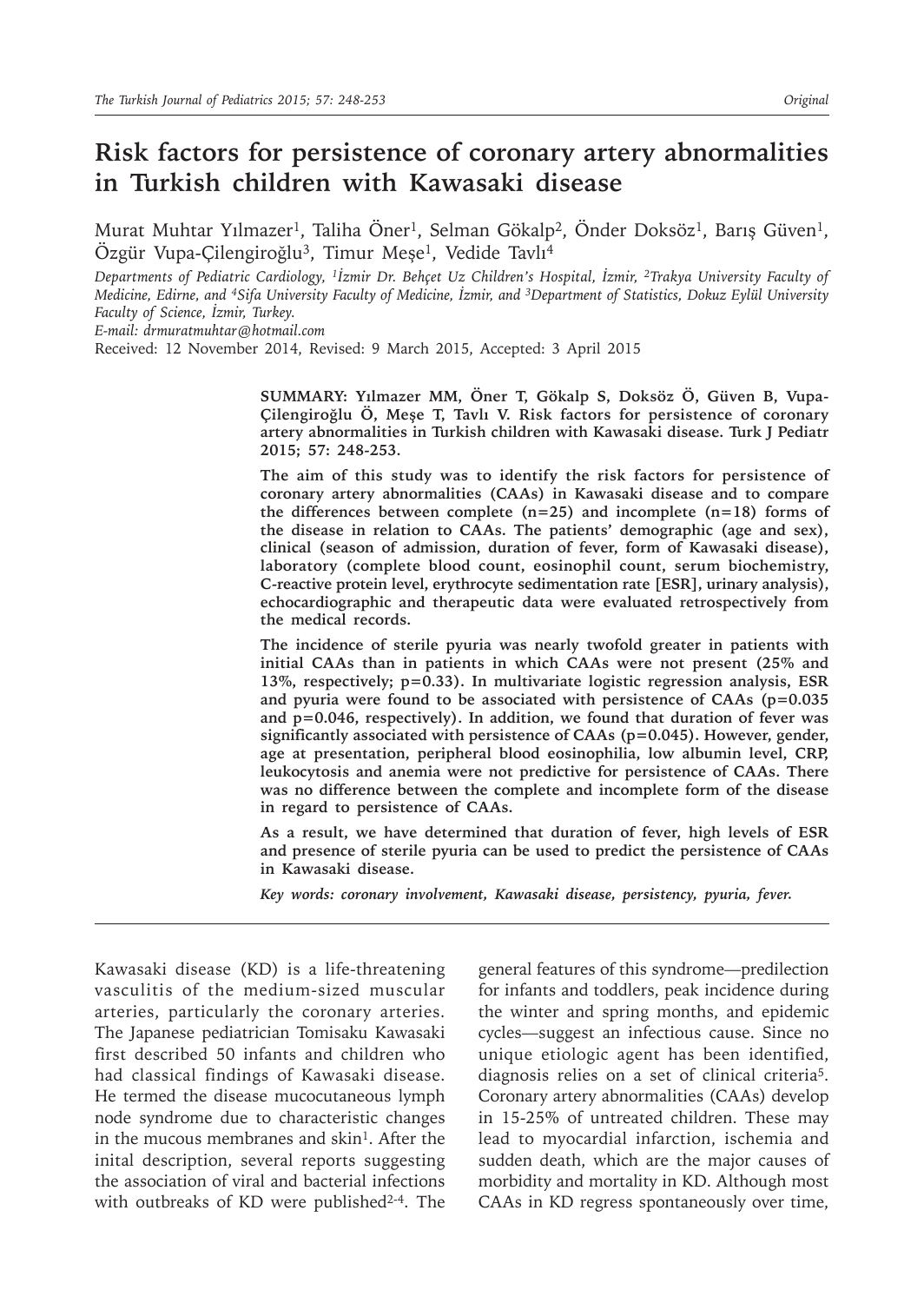a significant portion of the coronary lesions have been found to persist during follow-up 6,7*.* The standard primary treatment for KD, high-dose intravenous gammaglobulin (IVIG) and aspirin, is reported to reduce the risk of CAAs from 20-25% to 2-4%  $8$ . Regression of CAAs is likely to occur within 1 or 2 years after onset; it is unlikely to occur more than several years after onset<sup>9</sup>.

Much effort has been directed to determining the risk factors for developing  $CAAs^{10}$ . Although low hematocrit, low serum albumin, longer duration of fever and young age have been reported as risk factors in different series, the only risk factor that was agreed upon was longer duration of fever, suggesting that prolonged inflammation gave rise to the development of CAAs<sup>5-7,11-15</sup>. In this study, we sought to investigate the relation between clinical, laboratory and echocardiographic variables and the persistence of CAAs in KD patients.

## **Material and Methods**

### *Study design and patient population*

This study consisted of 43 consecutive patients (mean age:  $36 \pm 30.4$  months, range: 6-140 months) with the diagnosis of KD (25 complete and 18 incomplete forms of the disease). The patients' demographic, laboratory, clinical, echocardiographic and therapeutic data were reviewed retrospectively from their medical records. All laboratory tests, including white blood cell count (WBC), hemoglobin, hematocrit, platelet count, eosinophil count, serum albumin level, C-reactive protein (CRP) level, erythrocyte sedimentation rate (ESR), alanine aminotransferase (ALT), aspartate aminotransferase (AST) and urine analysis, were done before administration of aspirin and IVIG therapy. Eosinophil counts based on complete blood count analysis were also recorded just after therapy. The complete form of KD (cKD) was diagnosed using the previously published criteria5. There is no general agreement on the definition of incomplete Kawasaki disease (iKD), and the diagnostic criteria for it vary according to the guidelines of individual institutions. In this study, the latest algorithm proposed by the American Heart Association (AHA) was used for the diagnosis of iKD<sup>5</sup>. In line with this

algorithm, iKD was considered to be present in children who had unexplained fever for 5 days in association with 2 or 3 of the principal clinical features of KD and the presence of at least three supplemental laboratory findings or abnormalities of the coronary arteries as determined by echocardiography. As per the criteria, such supplemental laboratory findings include serum albumin lower than 3.0 g/L, anemia according to age, elevation of ALT, platelets after 7 days over 450000/mm<sup>3</sup>, WBC count over 15000/mm<sup>3</sup> and more than 10 WBC/high-power field in urine analysis<sup>5</sup>. Nonresponse to therapy was defined as persistent or recurring fever 36 hours after completion of standard IVIG treatment<sup>5</sup>. For the follow-up period, we investigated not only the predictors of CAAs but also the predictors for persistence of CAAs in patients with KD.

## *Echocardiography*

Coronary artery abnormalities were assessed using 2-dimensional echocardiography with the Vivid-3 device (GE-Vingmed Ultrasound AS, Horten, Norway) according to the published criteria<sup>5</sup>. Measurements were performed from the inner edges of coronary arteries and excluded points of branching. Coronary artery involvement was considered present if the internal diameter was greater than 3 mm in children younger than 5, or greater than 4 mm in children 5 years of age or older; or if the internal diameter of a segment measured 1.5 times that of an adjacent segment; or if the coronary artery lumen was irregular<sup>16</sup>. Twodimensional echocardiography was performed before the treatment, on treatment days 3 and 7, at discharge, and at 3 months and 12 months following admission.

**Table I.** Summary of Demographic and Laboratory Data

| Laboratory Data                    |                 |  |  |  |
|------------------------------------|-----------------|--|--|--|
| Variables                          | Mean $\pm$ SD   |  |  |  |
| Age, months                        | $36.3 \pm 30.4$ |  |  |  |
| Duration of fever, days            | $8.9 + 3.8$     |  |  |  |
| $ESR$ , mm/h                       | $87.3 + 28.4$   |  |  |  |
| WBC, $10^3/\text{mm}^3$            | $14.5 \pm 5.2$  |  |  |  |
| Hemoglobin, g/dl                   | $10.0 \pm 1.34$ |  |  |  |
| Hematocrit level, %                | $30.7 \pm 3.54$ |  |  |  |
| Platelet count, $10^3/\text{mm}^3$ | $559 \pm 221$   |  |  |  |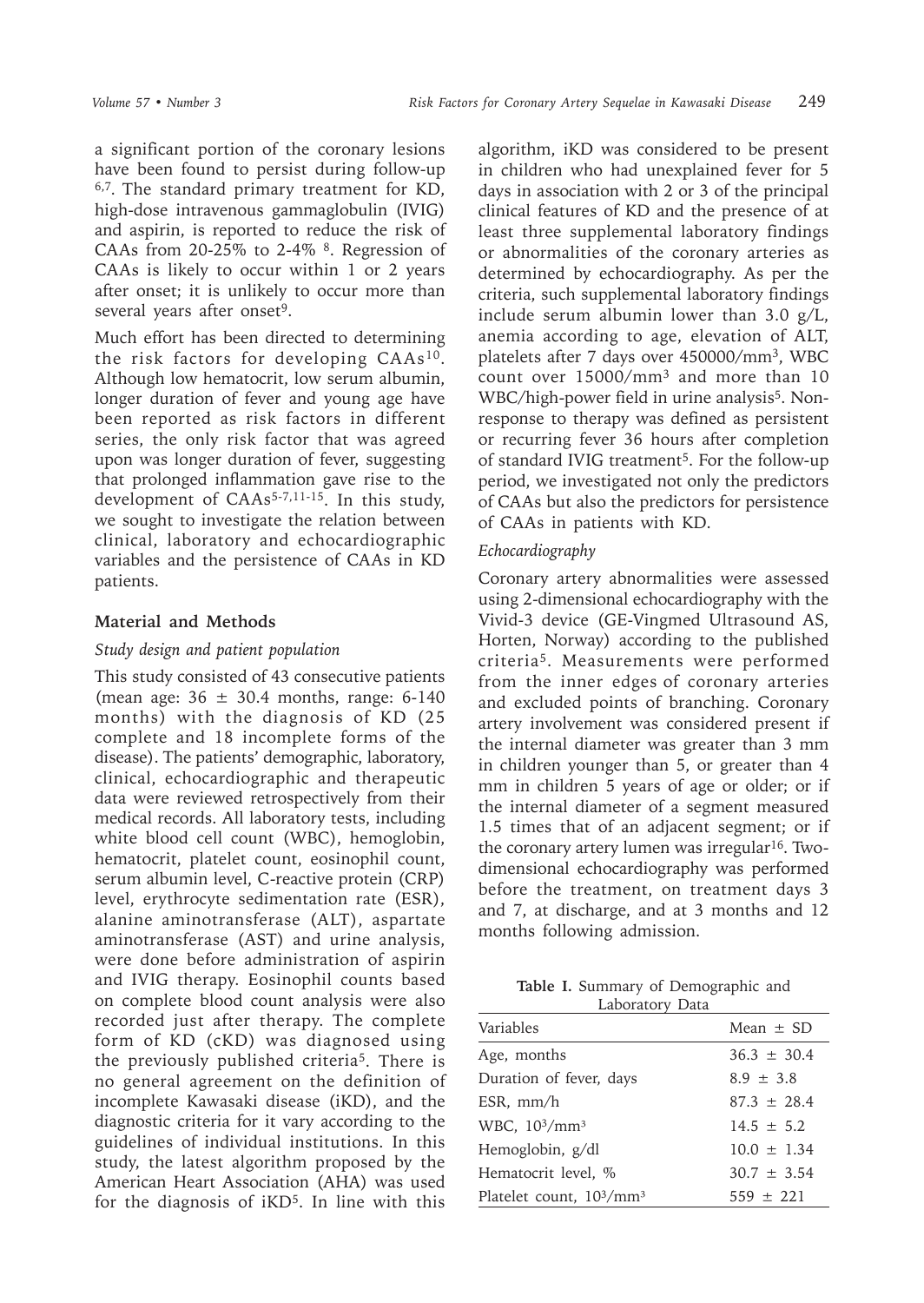| Variables                                           | $n \ (\%)$              |
|-----------------------------------------------------|-------------------------|
| Male / female                                       | 27(62.8) / 16(37.2)     |
| Complete / incomplete KD                            | 25(58)/18(42)           |
| $\langle$ 1 year old / >1 year old                  | 5(11.6) / 38(88.4)      |
| $\langle$ <2 years old / >2 years old               | 24(55.8)/19(44.2)       |
| Fever $\langle 10 \text{ days} / \rangle$ = 10 days | 26(60.4)/17(39.6)       |
| WBC normal / elevated                               | 21(48.8) / 22(51.2)     |
| Platelet count normal / elevated                    | 11 $(25.6) / 32 (74.4)$ |
| AST normal / elevated                               | 24(55.8)/19(44.2)       |
| ALT normal / elevated                               | 22(51.2) / 21(48.8)     |
| CRP normal / elevated                               | 4(10.2) / 39(89.8)      |
| Anemia negative / positive                          | 11 $(25.6) / 32 (74.4)$ |
| Urine leukocytes $\langle 10 / 10 \rangle$          | 36 (83.7) $/ 7$ (16.3)  |
| Serum albumin normal / low                          | 13(30.2) / 30(69.8)     |

**Table II.** Summary of Independent Variables Frequencies

KD: Kawasaki disease, WBC: white blood cell count, CRP: C-reactive protein AST: Aspartate aminotransferase, ALT: Alanine aminotransferase

#### *Statistics*

The statistical analysis was performed using the Statistical Package for the Social Sciences version 15 (SPSS Inc., Chicago, IL, USA). All continuous variables were tested for normal distribution using the Kolmogorov– Smirnov test. T-tests were used for continuous variables and expressed as mean and standard deviation. Categorical variables such as gender were expressed in terms of frequency, and percentages and differences in frequency were analyzed using the chi-square test. Data were expressed as mean  $\pm$  standard deviation or median and range. A *p*-value of less than 0.05 was considered statistically significant. Correlations were calculated with the Pearson and Spearman correlation matrix. Persistence of CAAs was taken as the dependent variable. Age, ESR, hematocrit level, WBC, platelet count, CRP, albumin and ALT levels, duration of fever, gender, season, type of KD, eosinophil cell count and eosinophilia were evaluated before and after treatment as independent variables. Multivariate logistic regression analysis was

carried out for independent variables in regard to main outcome results.

### **Results**

#### *Demographic, Clinical and Laboratory Data*

The mean follow-up period was  $3.09 \pm 1.31$ years (range 1.3-5 years). Five of 43 patients were under 1 year of age. The demographic and laboratory data are outlined in Tables I and II. Demographic and laboratory characteristics were similar in complete and incomplete KD patients. The mean duration from the onset of fever was  $8.93 \pm 3.84$  days; 17 patients (40%) were admitted 10 days or more after the onset of illness. Among these 17 cases, 7 had iKD, and 10 had cKD. There were no statistically significant differences between the groups (p=0.94). 27.9% (n: 12) of the patients were admitted during winter, 23.3% (n: 10) in spring, 27.9% in summer (n: 12) and 20.9% (n: 9) in autumn. Patients with an incomplete presentation had experienced more prolonged fever before hospital admission than

**Table III.** CAAs at Admission and After Therapy

|          |           | $KD$ (n: 18) |           | $K$ D $(n: 25)$ |  |  |
|----------|-----------|--------------|-----------|-----------------|--|--|
| CAAs     | Admission | Post-therapy | Admission | Post-therapy    |  |  |
| Negative |           | 16           | 19        | 23              |  |  |
| Positive |           |              |           |                 |  |  |

CAAS: Coronary artery abnormalities, iKD: incomplete Kawasaki disease, cKD.complete Kawasaki disease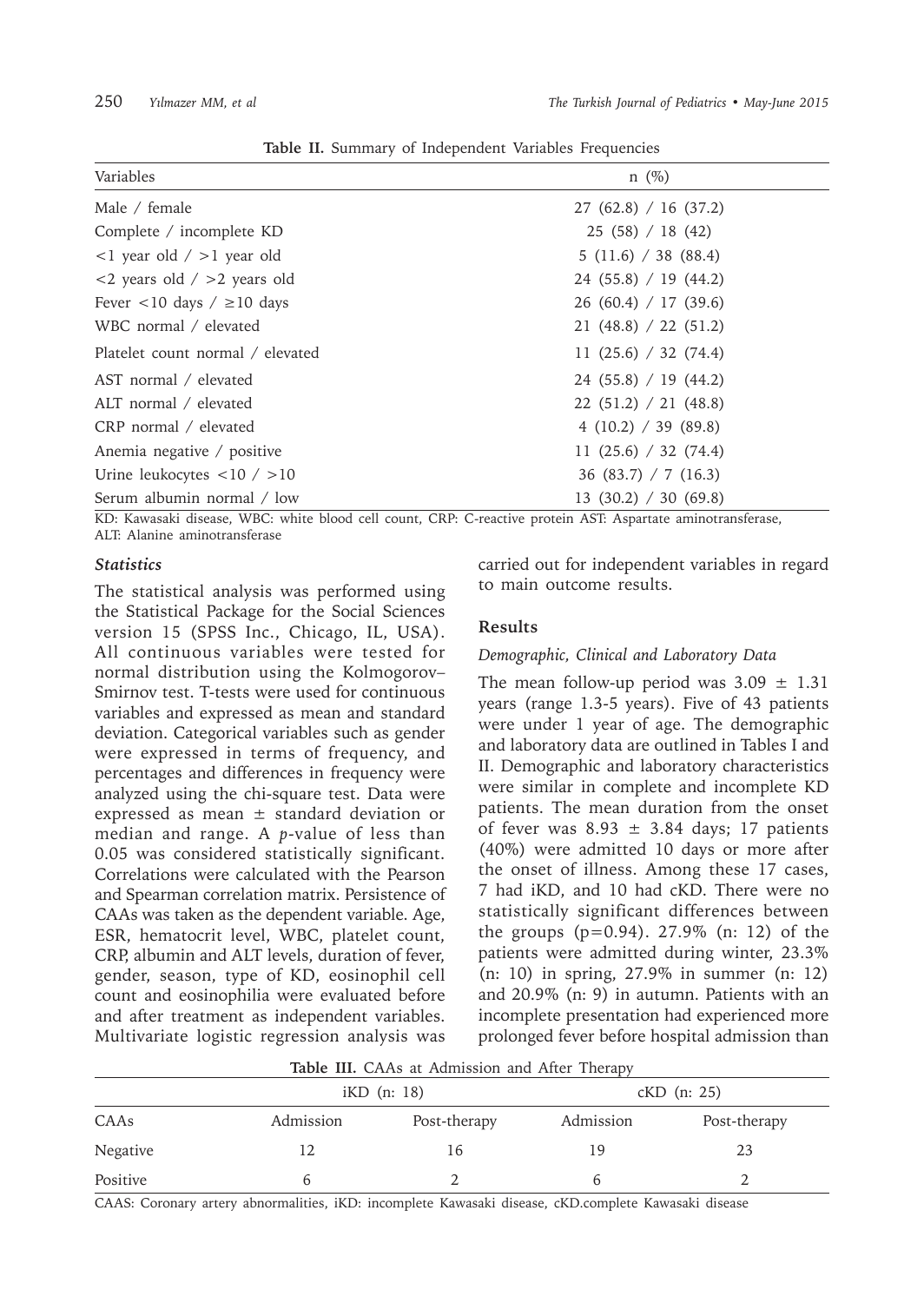| <i>THERE</i> , <i>HIVOIVEHIEHE</i> |                      |  |  |
|------------------------------------|----------------------|--|--|
| CAAs                               | Sterile pyuria $(+)$ |  |  |
| Negative (n: 31)                   | 4 $(13%)$            |  |  |
| Initial $(n: 12)$                  | 3(25%)               |  |  |
| Persistent (n: 4)                  | $2(50\%)$            |  |  |

**Table IV.** Sterile Pyuria According to Coronary Artery Involvement

those with a complete presentation (9.39  $\pm$ 3.9 days and  $8.6 \pm 3.84$  days, respectively). However, this difference was not statistically significant. Fever persisted in 8 patients (2 in the iKD and 6 in the cKD group) despite the use of standard IVIG treatment; there was no statistically significant association between unresponsiveness to treatment and the type of KD (p=0.28). Sterile pyuria was approximately twice as common in patients who had initial CAAs in our study than in patients without CAAs  $(25\%$  and 13%, respectively;  $p=0.33$ ). It was even more common (50%) in patients who had persistent CAAs (Table IV).

### *Echocardiographic Data*

Coronary artery abnormalities were detected in 12 patients (of the total 43 KD patients), 6 of whom had cKD and 6 of whom had iKD at admission. The incidence of CAAs did not differ by gender. Five of the 12 cases who had CAAs at admission were admitted 10 days or more after the onset of fever  $(p=0.85)$ . Coronary artery abnormalities persisted in 3 of these 5 cases despite treatment. However, the difference in the duration of fever was not statistically significant in regard to CAAs  $(p=0.13)$ . After treatment, CAAs persisted in 4 patients (2 in the cKD and 2 in the iKD group, Table III). There was no statistically significant difference between the cKD and iKD groups in terms of persistence of CAAs (p>0.05).

## *Logistic Regression Analysis*

In a multivariate logistic regression analysis, ESR and increased WBC count in urine analysis were found to be associated with persistence of CAAs ( $p=0.035$  and  $p=0.046$ , respectively) in model I (Table V). Regression analysis revealed that the complete or incomplete presentation was not associated with persistence of CAAs. However, in model II we found that duration of fever was significantly associated with persistence of CAAs (p=0.045, Table VI). It was also shown that gender, younger age  $(\leq 12)$ months of age), peripheral blood eosinophilia,

low albumin and CRP levels, leukocytosis and anemia were not risk factors for the persistence of CAAs.

# **Discussion**

Several studies have focused on the risk factors for coronary artery involvement on admission for KD. However, the primary objective of this study was to investigate the risk factors for the persistence of CAAs. Harada et al.<sup>17</sup> developed a risk scoring system including onset of illness (assessed within 9 days of illness), WBC count >12000/mm3, platelet count  $>350000$ mm<sup>3</sup>, CRP  $> +3$ , hematocrit  $<$ 35%, albumin  $<$ 3.5 g/dl, age 12 months or younger and male gender to determine the risk of potential coronary aneurysms in children who presented with Kawasaki disease on admission. This scoring system is used at some centers in Japan to determine whether IVIG treatment will be necessary; it would of course be beneficial to be able to identify those patients at either low risk or high risk for CAAs. The Harada score was not used to determine the treatment strategy; IVIG was administered to all patients who were considered to have KD after the assessment of all laboratory and clinical findings that eventually encompassed the parameters of Harada scoring.

Previously, duration of illness was identified as one of the best predictors for the development of CAAs7. We found a statistically significant correlation between duration of fever and the persistence of CAAs. There was no significant difference in terms of the duration of fever between the cKD (8.6  $\pm$  3.8 days) and iKD  $(9.39 \pm 3.9)$  groups  $(p=0.51)$ . It has been suggested that infectious agents cause KD only in certain genetically predisposed individuals. The underlying mechanism in this population might be attributable to an exaggerated and prolonged inflammation that may lead to coronary involvement<sup>5,18,19</sup>.

Delay in treatment has been put forward as a risk factor for the development of CAAs. It is likely that a prolonged inflammatory process in the coronary arteries may lead to permanent endothelial damage, which may in turn result in the persistence of CAAs. Anderson et al.20 reported that delayed diagnosis was not significantly linked to various healthcare system-associated factors, but rather might be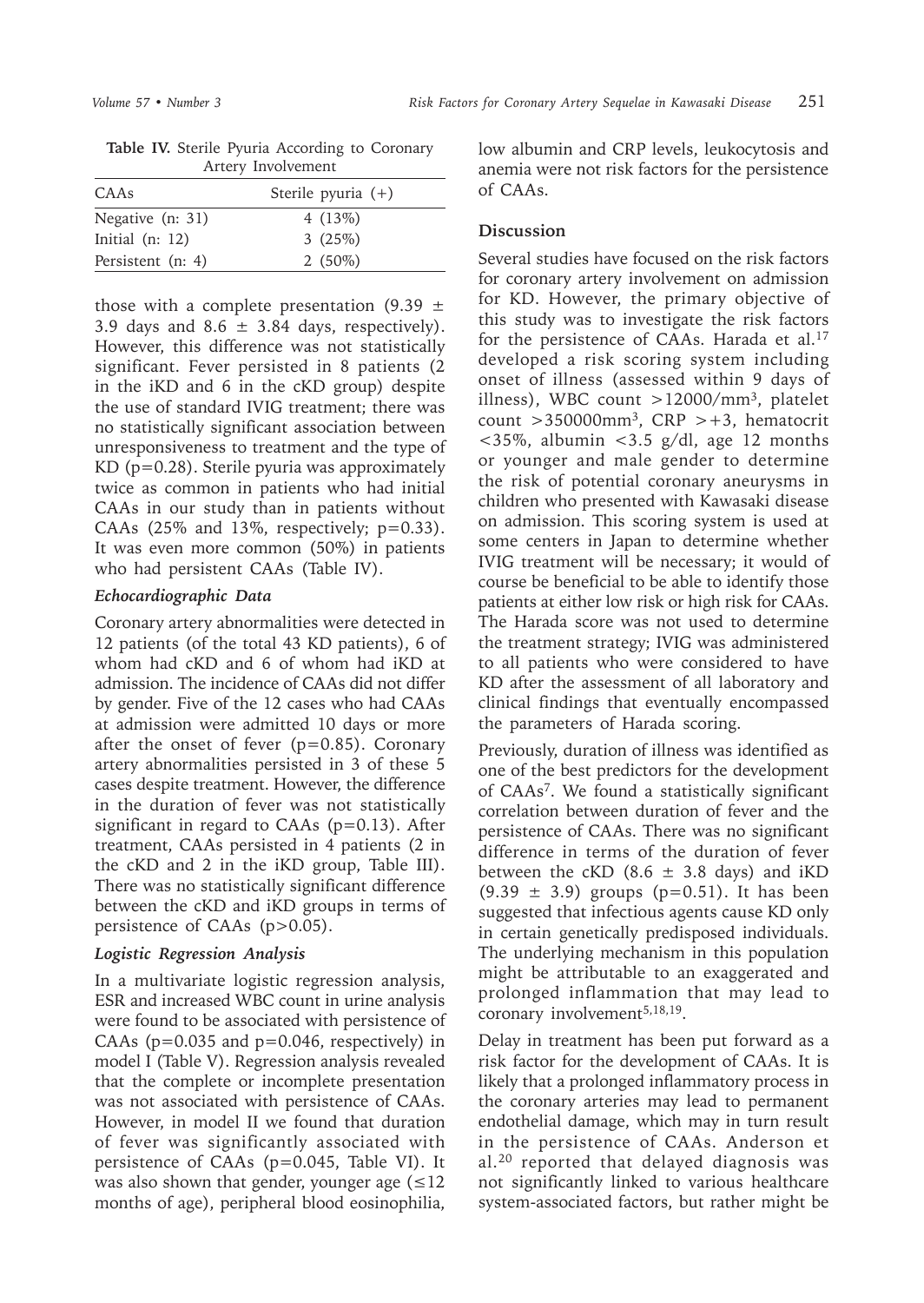| Independent variables | <i>p</i> -value | OR value | 95% CI for OR value                                                                               |
|-----------------------|-----------------|----------|---------------------------------------------------------------------------------------------------|
| Sterile pyuria        | 0.046           | 0.040    | $0.002 - 0.946$                                                                                   |
| ESR                   | 0.035           | 1.063    | 1.004-1.125                                                                                       |
|                       |                 |          | Table VI. Multivariate Logistic Regression Analysis for Predictors of Persistent CAAs in Model II |
| Independent variable  | <i>p</i> -value | OR value | 95% CI for OR value                                                                               |
| Duration of fever     | 0.045           | 1.313    | 1.006-1.712                                                                                       |

**Table V.** Multivariate Logistic Regression Analysis for Predictors of Persistent CAAs in Model I

CAAs: Coronary artery abnormalities, ESR: erythrocyte sedimentation rate

related to variations of clinical features over time. Previous investigations have noted that the likelihood of development of CAAs is highest after the first 10 days of illness $21,22$ . Therefore, treatment given within the first 10 days, in accordance with current guidelines, can lead to an almost fivefold reduction in the prevalence of  $CAAs^{23}$ . Kim et al.<sup>6</sup> also reported that the only risk factor associated with the development of CAAs was a total fever duration >8 days. Since it would not be possible to precisely determine any safe duration of fever, IVIG should be given as soon as the diagnosis is confirmed.

Since there is no specific diagnostic test for KD, nor does the disease have a pathognomic clinical feature, laboratory results that suggest KD are becoming important in decision making<sup>21</sup>. Elevation of acute phase reactants, such as ESR and CRP, is seen in nearly all patients with KD, including those with iKD. The importance of laboratory testing is especially important for the diagnosis of suspected KD; this observation was underlined in the 2004 AHA guidelines<sup>5,24,25</sup>. In our study, the ESR at initial assessment was independently associated with coronary artery sequelae, suggesting more severe inflammation during the acute phase, which may result in the persistence of CAAs despite appropriate treatment. Xiu-Yu et al.<sup>10</sup> also demonstrated that ESR had a high sensivity and specificity, whereas CRP displayed lower sensivity in the diagnosis of KD. Our results suggest that a higher ESR may be of use in identifying patients at high risk for developing persistent CAAs.

It has been reported that approximately 30% of patients with KD develop sterile pyuria during the acute phase of the disease<sup>5,26,27</sup>. The urinary leukocytes may originate from the urethra and/or from the kidney as a result of mild renal injury26. In the present study, sterile pyuria was observed in 16.3% of patients, which is an incidence lower than that reported in other studies. Since pyuria has an intermittant nature in KD, it may not be detected by a single urinalysis in a patient5. We found a statistically significant association between sterile pyuria detected before therapy and echocardiographically demonstrated persistence of CAAs. Similarly, Mason et al.28 reported a higher incidence of coronary artery involvement in patients with sterile pyuria. Sepahi et al.29 also investigated the relation between sterile pyuria and CAAs*.*  Although the majority of their patients with CAAs had sterile pyuria, this association was not found to be statistically significant<sup>29</sup>. Both of these studies investigated the relationship of sterile pyuria with the development of CAAs from the onset of the illness. However, we demonstrated a correlation between sterile pyuria and the persistence of CAAs. To the best of our knowledge, this study is the first to demonstrate such an association; thus, we suggest that sterile pyuria may be considered a predicting factor for persistence of CAAs.

### **Study limitations**

Several limitations should be considered. First, patients with cKD and with iKD were both included in our analysis. Many previously reported studies excluded children with iKD who had persistent CAAs. Although a significant portion of KD patients at our institution comprise those with incomplete persistence of CAAs, our results would be more limited regarding the persistence of CAAs if we excluded children with iKD who had persistent CAAs. This observation is also the strength of this study, as our study findings